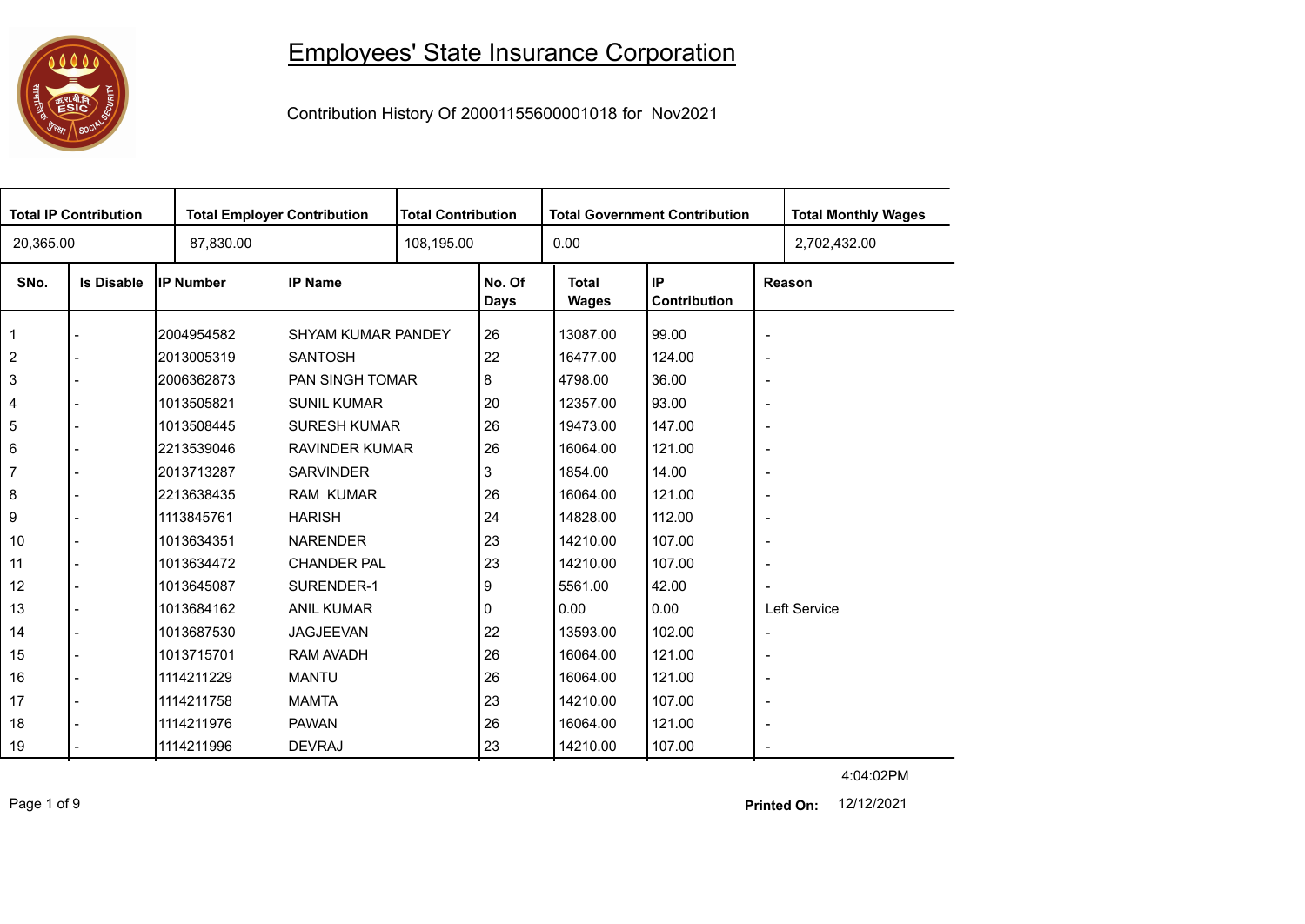| SNo. | <b>Is Disable</b> | <b>IP Number</b> | <b>IP Name</b>        | No. Of<br><b>Days</b> | Total<br><b>Wages</b> | IP<br>Contribution | Reason |
|------|-------------------|------------------|-----------------------|-----------------------|-----------------------|--------------------|--------|
| 20   |                   | 1114212014       | <b>VISHAL SAINI</b>   | 24                    | 14828.00              | 112.00             |        |
| 21   |                   | 1114226715       | <b>SUNIL KUMAR</b>    | 14                    | 8650.00               | 65.00              |        |
| 22   |                   | 1114287403       | <b>BHARAT KUMAR</b>   | 11                    | 6796.00               | 51.00              |        |
| 23   |                   | 1013823285       | <b>SHAMBHOO</b>       | 22                    | 16477.00              | 124.00             |        |
| 24   |                   | 1114348147       | SANDEEP SINGH         | 23                    | 17226.00              | 130.00             |        |
| 25   |                   | 1114348252       | <b>JAI BHAGWAN</b>    | 26                    | 16064.00              | 121.00             |        |
| 26   |                   | 1114348256       | <b>RAJU KUMAR</b>     | 26                    | 16064.00              | 121.00             |        |
| 27   |                   | 1013847198       | <b>PRABHA</b>         | 24                    | 14828.00              | 112.00             |        |
| 28   |                   | 1114420800       | PARDEEP               | 16                    | 9886.00               | 75.00              |        |
| 29   |                   | 1114444405       | <b>SUNIL</b>          | 23                    | 14210.00              | 107.00             |        |
| 30   |                   | 1013879303       | <b>HEMA SAXENA</b>    | 22                    | 13593.00              | 102.00             |        |
| 31   |                   | 1013926537       | ANUJ SHARMA           | 24                    | 14828.00              | 112.00             |        |
| 32   |                   | 1114591633       | RAJA RAM              | 18                    | 11121.00              | 84.00              |        |
| 33   |                   | 1114732009       | <b>GOVIND SINGH</b>   | 26                    | 13787.00              | 104.00             |        |
| 34   |                   | 1114732017       | <b>AVINASH KUMAR</b>  | 25                    | 15446.00              | 116.00             |        |
| 35   |                   | 1114732018       | <b>ASHA DAS</b>       | 25                    | 15446.00              | 116.00             |        |
| 36   |                   | 1014012415       | <b>ANIRUDH</b>        | 25                    | 15446.00              | 116.00             |        |
| 37   |                   | 1014012424       | <b>LOKENDER KUMAR</b> | 25                    | 15446.00              | 116.00             |        |
| 38   |                   | 2016038892       | <b>MANOJ</b>          | 25                    | 15446.00              | 116.00             |        |
| 39   |                   | 1014031059       | <b>VINOD</b>          | 21                    | 12975.00              | 98.00              |        |
| 40   |                   | 1114806713       | <b>NANDITA BISHT</b>  | 26                    | 16064.00              | 121.00             |        |
| 41   |                   | 1114806718       | <b>REKHA KUMARI</b>   | 10                    | 6178.00               | 47.00              |        |
| 42   |                   | 1114806728       | MD RIZWAN ALAM        | 25                    | 15446.00              | 116.00             |        |
| 43   |                   | 1014056066       | RAVI KUMAR            | 25                    | 15446.00              | 116.00             |        |
| 44   |                   | 1114827115       | <b>RAVINDRA</b>       | 26                    | 16064.00              | 121.00             |        |
| 45   |                   | 1014065777       | <b>VIPIN KUMAR</b>    | 25                    | 15446.00              | 116.00             |        |
| 46   |                   | 1014091977       | PUSHPA DEVI           | 21                    | 12975.00              | 98.00              |        |
| 47   |                   | 1014092601       | <b>MD RABBANI</b>     | 25                    | 15446.00              | 116.00             |        |
| 48   |                   | 1114897129       | SHRVAN KUMAR MANDAL   | 26                    | 16064.00              | 121.00             |        |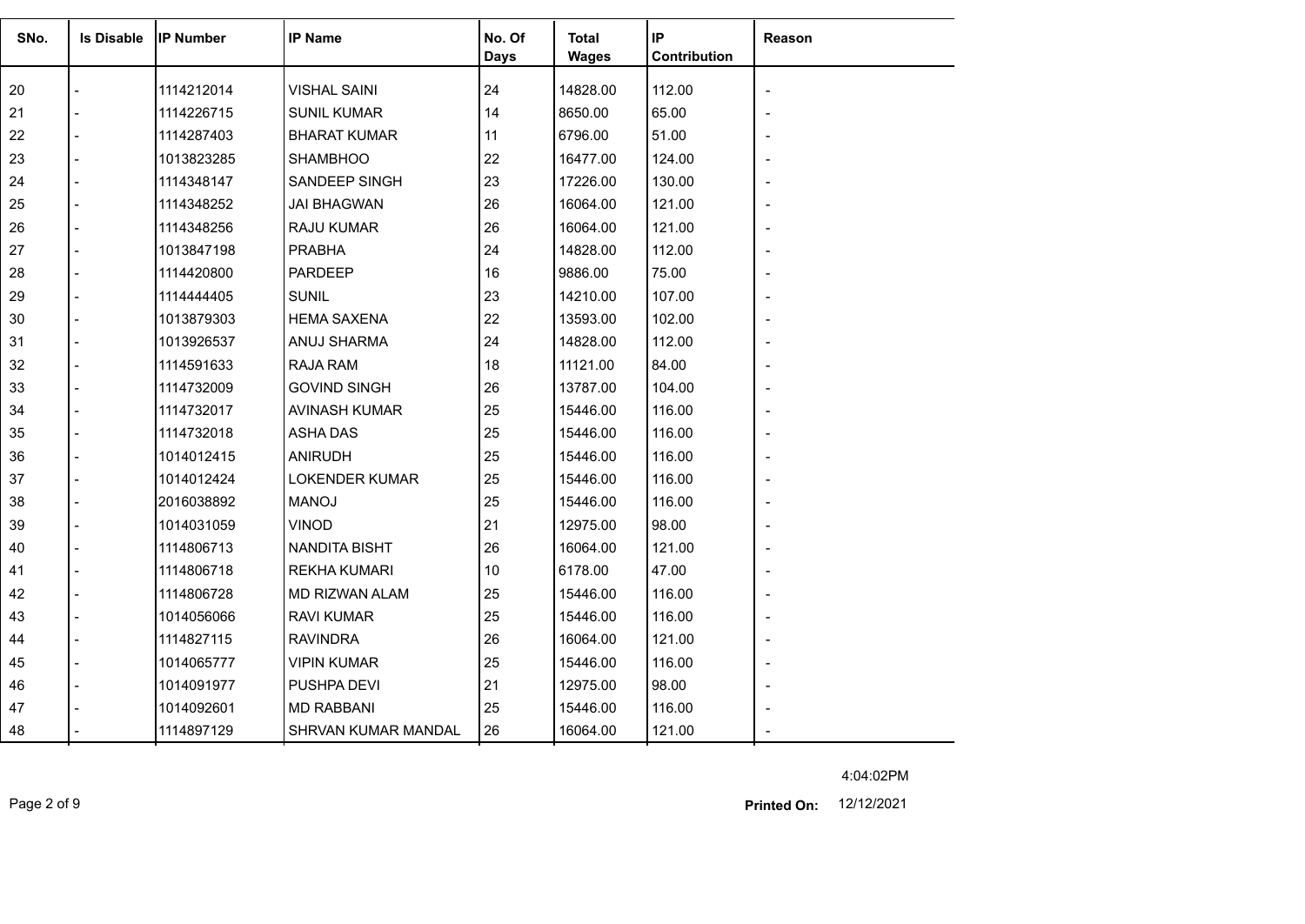| SNo. | <b>Is Disable</b> | <b>IP Number</b> | <b>IP Name</b>                       | No. Of<br><b>Days</b> | <b>Total</b><br><b>Wages</b> | IP<br>Contribution | Reason       |
|------|-------------------|------------------|--------------------------------------|-----------------------|------------------------------|--------------------|--------------|
| 49   |                   | 1014099772       | SHARWAN KUMAR RAM                    | 23                    | 14210.00                     | 107.00             |              |
| 50   |                   | 1114929236       | <b>SAVITRI</b>                       | 24                    | 14828.00                     | 112.00             |              |
| 51   |                   | 1115050846       | <b>ARUN KUMAR</b>                    | 25                    | 15446.00                     | 116.00             |              |
| 52   |                   | 1115070046       | <b>BRAJENDRA KUMAR</b>               | 25                    | 15446.00                     | 116.00             |              |
| 53   |                   | 1014178106       | MUKESH KUMAR GUPTA                   | 26                    | 16064.00                     | 121.00             |              |
| 54   |                   | 1014178107       | ANUBHAV SINGH                        | 24                    | 14828.00                     | 112.00             |              |
| 55   |                   | 1115093049       | SUBHASH CHANDRA                      | 24                    | 14828.00                     | 112.00             |              |
| 56   |                   | 1115093056       | PAVNESH KUMAR                        | 6                     | 3707.00                      | 28.00              |              |
| 57   |                   | 1014193451       | ONKAR KUMAR PASWAN                   | 13                    | 8032.00                      | 61.00              |              |
| 58   |                   | 1115112932       | <b>DILIP KUMAR</b>                   | 11                    | 6796.00                      | 51.00              |              |
| 59   |                   | 1014203079       | ROHIT BHADOURIYA                     | 25                    | 15446.00                     | 116.00             |              |
| 60   |                   | 1014203081       | <b>SARVESH KUMAR</b>                 | 24                    | 14828.00                     | 112.00             |              |
| 61   |                   | 1322959365       | <b>RAJ KISHOR</b>                    | 21                    | 12975.00                     | 98.00              |              |
| 62   |                   | 1115172248       | <b>VISRAM MISHRA</b>                 | 26                    | 13787.00                     | 104.00             |              |
| 63   |                   | 1115201020       | <b>ARUN YADAV</b>                    | 23                    | 14210.00                     | 107.00             |              |
| 64   |                   | 1115201046       | <b>ANITA</b>                         | 25                    | 15446.00                     | 116.00             |              |
| 65   |                   | 1115219682       | <b>KAPIL</b>                         | 25                    | 15446.00                     | 116.00             |              |
| 66   |                   | 1115219688       | <b>MANISH KUMAR</b>                  | 25                    | 15446.00                     | 116.00             |              |
| 67   |                   | 1115270867       | PREMNARAYAN                          | 7                     | 4325.00                      | 33.00              |              |
| 68   |                   | 1115270875       | <b>CHANDNI</b>                       | 26                    | 16064.00                     | 121.00             |              |
| 69   |                   | 1115270881       | <b>SURAJ KUMAR</b>                   | 26                    | 16064.00                     | 121.00             |              |
| 70   |                   | 1014300355       | <b>BUNTY</b>                         | 26                    | 16064.00                     | 121.00             |              |
| 71   |                   | 1014335081       | <b>MANOJ KUMAR SAH</b>               | 26                    | 16064.00                     | 121.00             |              |
| 72   |                   | 1014348825       | JAIPRAKASH                           | 26                    | 15496.00                     | 117.00             |              |
| 73   |                   | 1115396112       | <b>KARTIK</b>                        | 24                    | 14828.00                     | 112.00             |              |
| 74   |                   | 1115396117       | RAGHUNANDAN KUMAR                    | $\Omega$              | 0.00                         | 0.00               | On Leave     |
| 75   |                   | 1115433628       | <b>ANKITH SINGH BISHT</b>            | 24                    | 14828.00                     | 112.00             |              |
| 76   |                   | 1115433634       | <b>RAKESH KUMAR</b><br><b>NAMDEV</b> | 25                    | 15446.00                     | 116.00             |              |
| 77   |                   | 1014374993       | <b>BADRI NARAYAN</b>                 | $\Omega$              | 0.00                         | 0.00               | Left Service |

Page 3 of 9 12/12/2021 **Printed On:**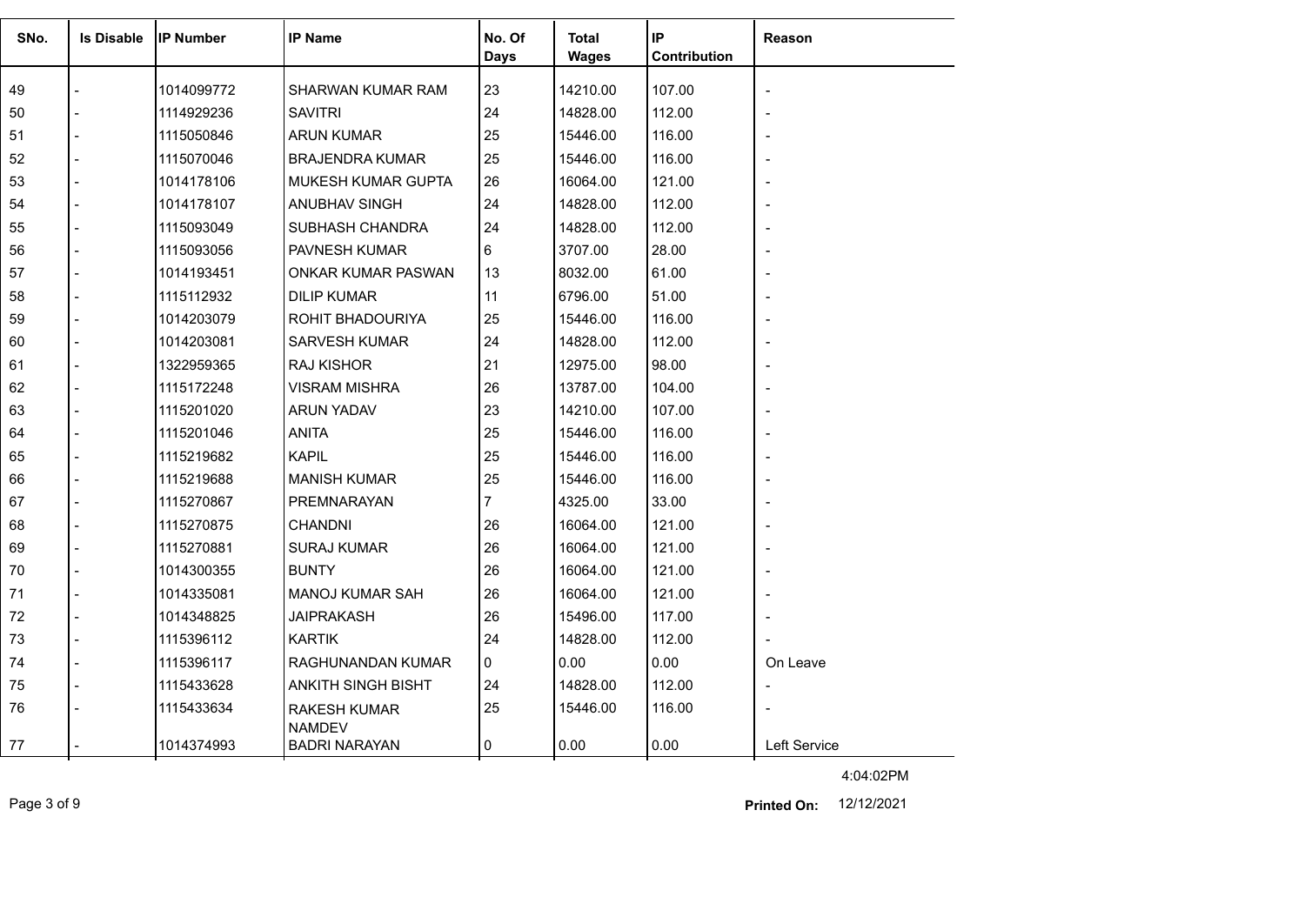| SNo. | <b>Is Disable</b> | <b>IP Number</b> | <b>IP Name</b>         | No. Of<br><b>Days</b> | <b>Total</b><br><b>Wages</b> | IP<br>Contribution | Reason                   |
|------|-------------------|------------------|------------------------|-----------------------|------------------------------|--------------------|--------------------------|
|      |                   |                  |                        |                       |                              |                    |                          |
| 78   |                   | 1115455377       | <b>HARISH KUMAR</b>    | 25                    | 15446.00                     | 116.00             | $\overline{\phantom{a}}$ |
| 79   |                   | 1014392595       | <b>RANDHIR</b>         | 25                    | 15446.00                     | 116.00             |                          |
| 80   |                   | 1115475643       | <b>VIKASH KUMAR</b>    | 30                    | 18535.00                     | 140.00             |                          |
| 81   |                   | 1115487427       | <b>RAM MOHAN</b>       | 22                    | 13593.00                     | 102.00             |                          |
| 82   |                   | 1115487433       | <b>SACHIN</b>          | 25                    | 15446.00                     | 116.00             |                          |
| 83   |                   | 1014406974       | <b>AJAY KUMAR</b>      | 12                    | 7414.00                      | 56.00              |                          |
| 84   |                   | 1115523767       | NEERAJ KUMAR           | 21                    | 12975.00                     | 98.00              |                          |
| 85   |                   | 1115523790       | <b>AMIT KUMAR</b>      | 25                    | 15446.00                     | 116.00             |                          |
| 86   |                   | 1115561362       | RAHUL KUMAR            | 7                     | 4325.00                      | 33.00              |                          |
| 87   |                   | 1115561375       | PINTU GAUTAM           | 0                     | 0.00                         | 0.00               | Left Service             |
| 88   |                   | 1324100279       | <b>ASHOK KUMAR</b>     | 0                     | 0.00                         | 0.00               | Left Service             |
| 89   |                   | 1115577400       | <b>SUNIL KUMAR</b>     | 17                    | 10503.00                     | 79.00              | $\blacksquare$           |
| 90   |                   | 1115577444       | RAM KUMAR              | 0                     | 0.00                         | 0.00               | Left Service             |
| 91   |                   | 1115577456       | <b>SHIVENDER KUMAR</b> | 0                     | 0.00                         | 0.00               | Left Service             |
| 92   |                   | 1115577511       | <b>SURAJ</b>           | 0                     | 0.00                         | 0.00               | Left Service             |
| 93   |                   | 1115577516       | <b>MANOJ KUMAR</b>     | 0                     | 0.00                         | 0.00               | Left Service             |
| 94   |                   | 1115577534       | PRADEEP KUMAR SINGH    | 23                    | 17226.00                     | 130.00             | $\overline{\phantom{a}}$ |
| 95   |                   | 1115577541       | <b>DEEPAK</b>          | 0                     | 0.00                         | 0.00               | Left Service             |
| 96   |                   | 1115580451       | <b>REKHA</b>           | 26                    | 16064.00                     | 121.00             | $\overline{\phantom{a}}$ |
| 97   |                   | 1115583864       | <b>AZAD</b>            | 0                     | 0.00                         | 0.00               | On Leave                 |
| 98   |                   | 1115584183       | <b>MUNIYA</b>          | 26                    | 16064.00                     | 121.00             |                          |
| 99   |                   | 2017715259       | PANKAJ KUMAR           | 25                    | 15446.00                     | 116.00             |                          |
| 100  |                   | 1115595296       | RAKESH KUMAR JHA       | 21                    | 12975.00                     | 98.00              |                          |
| 101  |                   | 1115595345       | <b>KOMAL KUMARI</b>    | 25                    | 15446.00                     | 116.00             |                          |
| 102  |                   | 1115595365       | <b>MANOJ PASWAN</b>    | 25                    | 15446.00                     | 116.00             |                          |
| 103  |                   | 1115595373       | <b>SHIVAM SINGH</b>    | 24                    | 14828.00                     | 112.00             |                          |
| 104  |                   | 1115595429       | SONU KUMAR PASVAN      | 23                    | 14210.00                     | 107.00             |                          |
| 105  |                   | 1115595486       | <b>RANBIR CHAND</b>    | 30                    | 18535.00                     | 140.00             |                          |
| 106  |                   | 1115598463       | <b>ABHISHEK</b>        | 25                    | 15446.00                     | 116.00             |                          |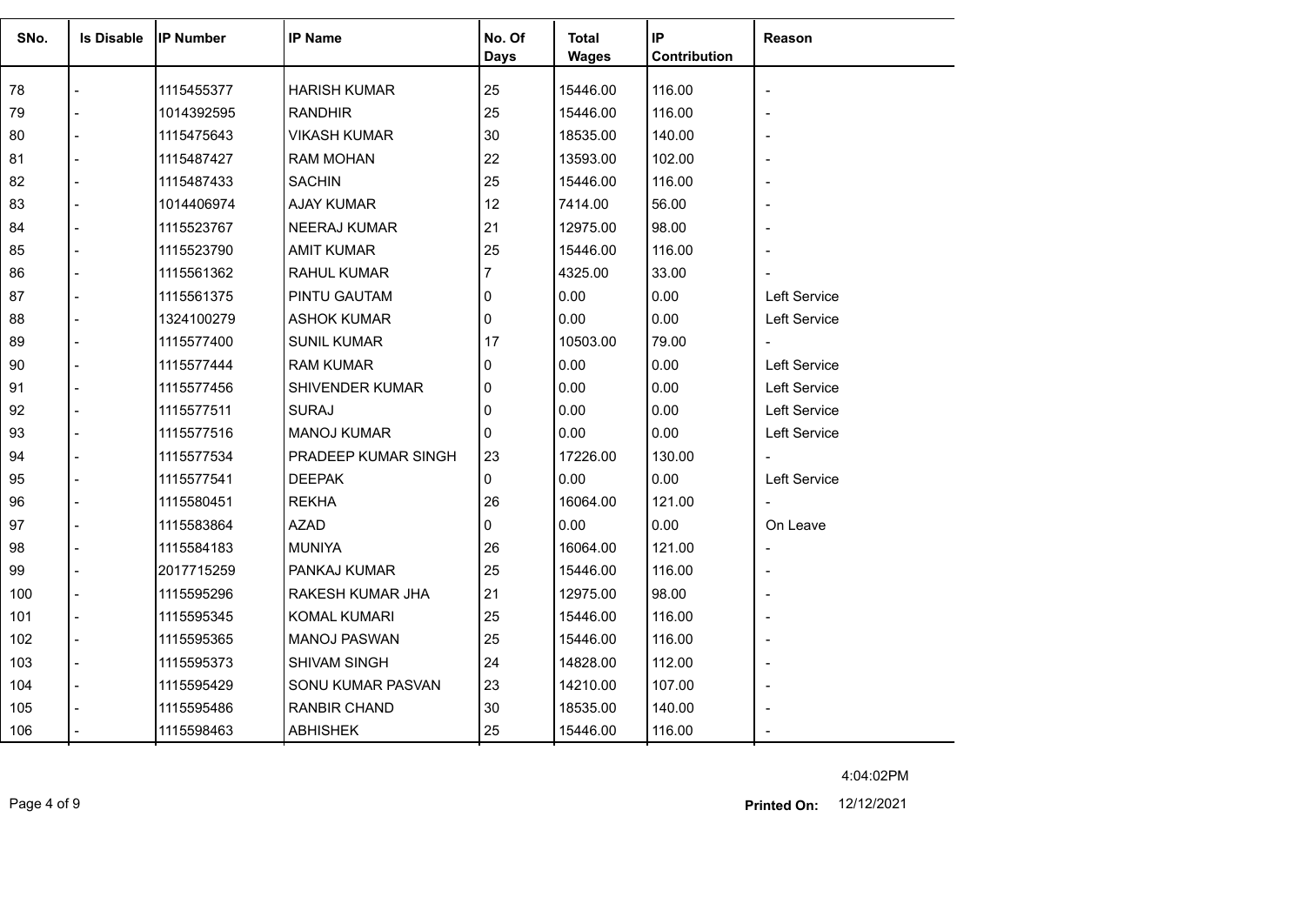| SNo. | <b>Is Disable</b> | <b>IP Number</b> | <b>IP Name</b>            | No. Of         | <b>Total</b> | IP           | Reason                       |
|------|-------------------|------------------|---------------------------|----------------|--------------|--------------|------------------------------|
|      |                   |                  |                           | <b>Days</b>    | <b>Wages</b> | Contribution |                              |
| 107  |                   | 2017754686       | <b>VIKRAM SINGH</b>       | 20             | 12357.00     | 93.00        | $\blacksquare$               |
| 108  |                   | 1115612873       | <b>KULDEEP KUMAR</b>      | 17             | 10503.00     | 79.00        |                              |
| 109  |                   | 2017764045       | ANKITA RAWAT              | 22             | 13593.00     | 102.00       |                              |
| 110  |                   | 1115622121       | <b>RAJEEV KUMAR</b>       | 26             | 16064.00     | 121.00       |                              |
| 111  |                   | 1115625408       | PRADEEP KUMAR             | 30             | 18535.00     | 140.00       |                              |
| 112  |                   | 3012353146       | PARVEEN KUMAR TIWARI      | $\overline{7}$ | 4325.00      | 33.00        |                              |
| 113  | $\overline{a}$    | 1115628303       | RAVI PAWAR                | 0              | 0.00         | 0.00         | <b>Left Service</b>          |
| 114  | $\overline{a}$    | 1115628348       | <b>RUBY</b>               | $\Omega$       | 0.00         | 0.00         | Left Service                 |
| 115  |                   | 1115634387       | <b>MUKESH KUMAR</b>       | 16             | 9886.00      | 75.00        |                              |
| 116  | $\overline{a}$    | 1115643527       | VIKAS KUMAR SAH           | 25             | 15446.00     | 116.00       |                              |
| 117  |                   | 1115643544       | <b>BHANU PRATAP SINGH</b> | 24             | 14828.00     | 112.00       |                              |
| 118  |                   | 1115661046       | AVDHESH KUMAR             | 19             | 11739.00     | 89.00        |                              |
| 119  | $\overline{a}$    | 1115693461       | WIPIN KUMAR               | 0              | 0.00         | 0.00         | On Leave                     |
| 120  |                   | 1115702610       | VINOD                     | 26             | 16064.00     | 121.00       | $\overline{\phantom{a}}$     |
| 121  |                   | 1115710142       | <b>SHYAM BABU</b>         | 26             | 13087.00     | 99.00        |                              |
| 122  |                   | 1115710144       | SUNIL KUMAR PAL           | 12             | 6040.00      | 46.00        |                              |
| 123  |                   | 1115710147       | <b>HARIBILASH SINGH</b>   | 26             | 16064.00     | 121.00       |                              |
| 124  |                   | 2017976866       | <b>SURAJ BHAN</b>         | 0              | 0.00         | 0.00         | Left Service                 |
| 125  |                   | 1115728006       | NEELKAMAL                 | 30             | 18535.00     | 140.00       | $\qquad \qquad \blacksquare$ |
| 126  |                   | 1115728009       | SAHIL KUMAR               | 25             | 15446.00     | 116.00       | $\overline{\phantom{a}}$     |
| 127  |                   | 1115736560       | SARITA DEVI               | 23             | 14210.00     | 107.00       |                              |
| 128  |                   | 1115744063       | <b>MOHIT SHARMA</b>       | 24             | 14828.00     | 112.00       |                              |
| 129  |                   | 1115744068       | <b>MANMOHAN SINGH</b>     | 24             | 14828.00     | 112.00       |                              |
| 130  |                   | 1115744071       | MOHIT KUMAR GUPTA         | 25             | 15446.00     | 116.00       |                              |
| 131  | $\overline{a}$    | 1115748937       | <b>SHIV SINGH TOMAR</b>   | $\mathbf{0}$   | 0.00         | 0.00         | Left Service                 |
| 132  |                   | 1115749638       | <b>KRANTI</b>             | 21             | 12975.00     | 98.00        | $\blacksquare$               |
| 133  |                   | 1115749639       | <b>KANCHAN</b>            | 24             | 14828.00     | 112.00       |                              |
| 134  |                   | 2018103793       | <b>RAJIV</b>              | 0              | 0.00         | 0.00         | Left Service                 |
| 135  |                   | 2018103803       | RAMBACHan                 | 0              | 0.00         | 0.00         | Left Service                 |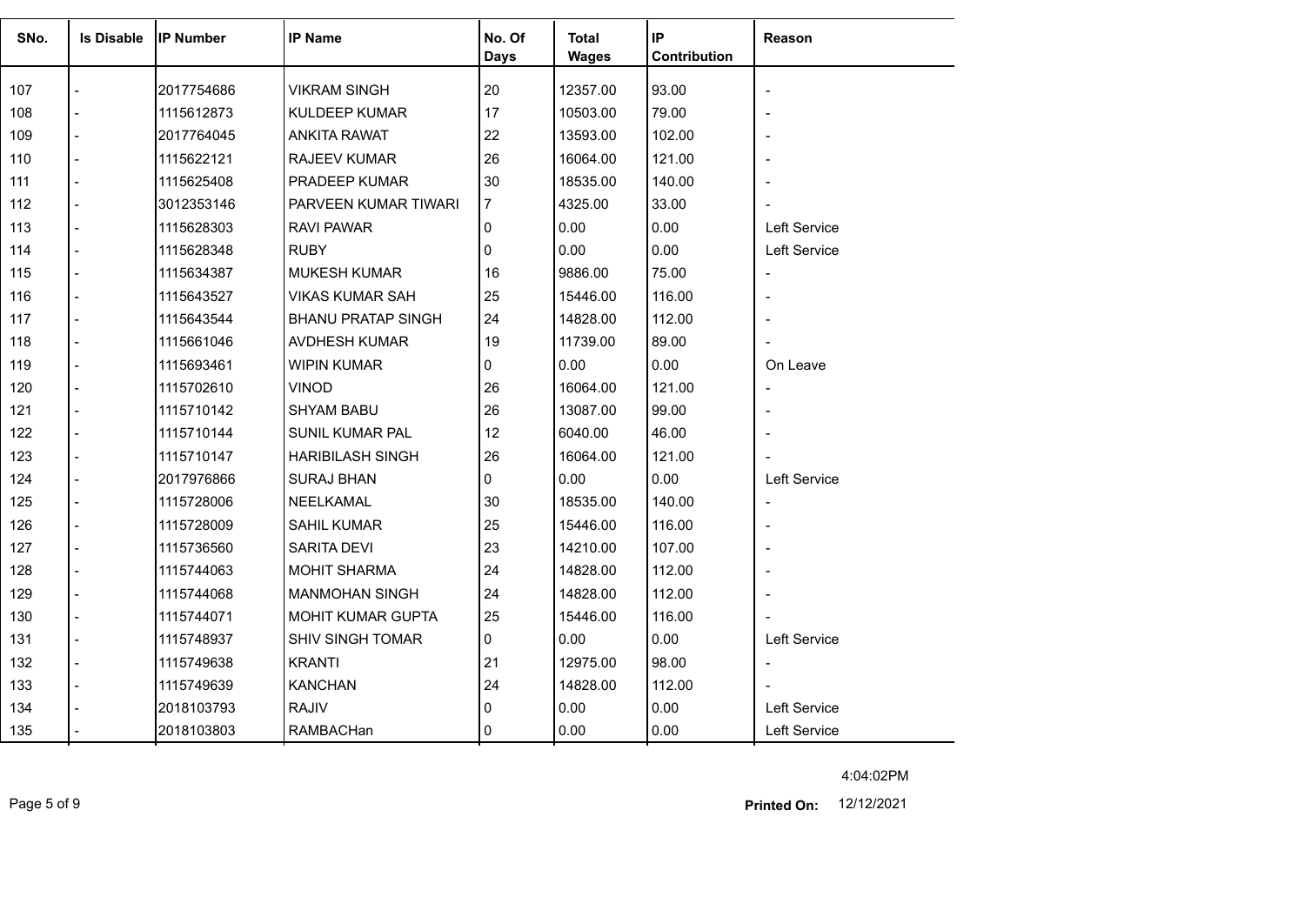| SNo. | <b>Is Disable</b> | <b>IP Number</b> | <b>IP Name</b>                       | No. Of      | <b>Total</b> | IP           | <b>Reason</b>            |
|------|-------------------|------------------|--------------------------------------|-------------|--------------|--------------|--------------------------|
|      |                   |                  |                                      | <b>Days</b> | <b>Wages</b> | Contribution |                          |
| 136  |                   | 2018103807       | <b>BABLU</b>                         | 0           | 0.00         | 0.00         | Left Service             |
| 137  |                   | 2018103822       | RAJESH MISHRA                        | 0           | 0.00         | 0.00         | Left Service             |
| 138  | $\overline{a}$    | 1115774949       | <b>TULSI KUMARI</b>                  | 24          | 14828.00     | 112.00       | $\blacksquare$           |
| 139  |                   | 1115774957       | <b>SONIA</b>                         | 22          | 13593.00     | 102.00       |                          |
| 140  |                   | 1115774966       | <b>SUBHASH</b>                       | 25          | 15446.00     | 116.00       | $\overline{a}$           |
| 141  |                   | 1115788057       | <b>RANJIT KUMAR</b>                  | 21          | 12975.00     | 98.00        |                          |
| 142  |                   | 1115788060       | <b>SHUBHAM BERA</b>                  | 22          | 13593.00     | 102.00       |                          |
| 143  |                   | 1115788062       | <b>SANJAY YADAV</b>                  | 21          | 12975.00     | 98.00        |                          |
| 144  |                   | 1115788063       | <b>SURYAKANT SAINI</b>               | 0           | 0.00         | 0.00         | Left Service             |
| 145  |                   | 1115797092       | <b>SUBHASH</b>                       | 21          | 12975.00     | 98.00        | $\overline{\phantom{a}}$ |
| 146  |                   | 1115797117       | <b>BIKRANT KUMAR</b>                 | 24          | 14828.00     | 112.00       |                          |
| 147  |                   | 1115805032       | <b>RUPRAM</b>                        | 26          | 13087.00     | 99.00        |                          |
| 148  | $\overline{a}$    | 1115809417       | <b>SANTOSH</b>                       | 4           | 2471.00      | 19.00        |                          |
| 149  |                   | 1115809445       | ATUL CHAUHAN                         | 19          | 11739.00     | 89.00        |                          |
| 150  |                   | 1115809555       | <b>MUKESH KUMAR</b>                  | 25          | 15446.00     | 116.00       | $\blacksquare$           |
| 151  |                   | 1115814988       | <b>PODDAR</b><br><b>AKSHAY KUMAR</b> | 21          | 12975.00     | 98.00        | $\overline{\phantom{a}}$ |
| 152  |                   | 1115833399       | <b>GAURAV SINGH</b>                  | 25          | 15446.00     | 116.00       | $\blacksquare$           |
| 153  | $\overline{a}$    | 1115840999       | SANJU                                | 23          | 14210.00     | 107.00       | $\overline{\phantom{a}}$ |
| 154  |                   | 1115841010       | AKASH                                | 25          | 15446.00     | 116.00       |                          |
| 155  | $\overline{a}$    | 1115841024       | LAXMI                                | 22          | 13593.00     | 102.00       |                          |
| 156  |                   | 1115841071       | <b>HADISHA</b>                       | 22          | 13593.00     | 102.00       |                          |
| 157  |                   | 1115845074       | <b>MATHURA PRASAD</b>                | 8           | 4242.00      | 32.00        |                          |
| 158  |                   | 1115845746       | <b>SANJU DEVI</b>                    | 25          | 15446.00     | 116.00       |                          |
| 159  |                   | 1115852906       | MAHADEV KUMAR ROY                    | 19          | 11739.00     | 89.00        | $\overline{\phantom{a}}$ |
| 160  |                   | 1115852909       | VIKASH                               | 20          | 12357.00     | 93.00        | $\blacksquare$           |
| 161  | $\overline{a}$    | 1115852910       | <b>SEEMA TIWARI</b>                  | 19          | 11739.00     | 89.00        |                          |
| 162  | $\blacksquare$    | 1115852913       | <b>MEENAKSHI</b>                     | 25          | 15446.00     | 116.00       | $\blacksquare$           |
| 163  |                   | 1115852914       | <b>DEEPA</b>                         | 24          | 14828.00     | 112.00       |                          |
| 164  |                   | 1115857762       | <b>RAJESH</b>                        | $\Omega$    | 0.00         | 0.00         | Left Service             |
|      |                   |                  |                                      |             |              |              |                          |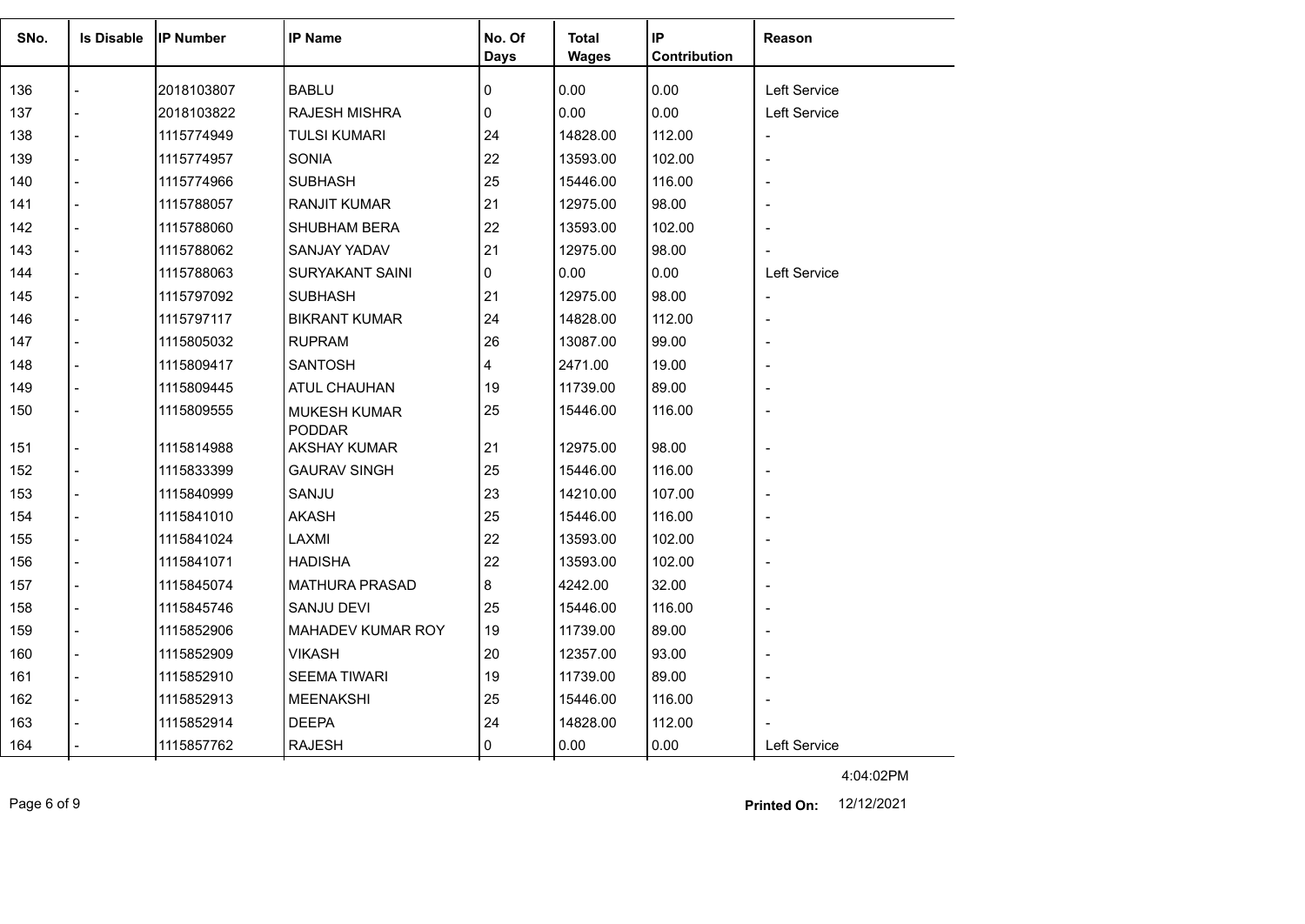| SNo.<br><b>Is Disable</b> |                |                  | <b>IP Name</b>            | No. Of       | <b>Total</b> | IP           |                          |
|---------------------------|----------------|------------------|---------------------------|--------------|--------------|--------------|--------------------------|
|                           |                | <b>IP Number</b> |                           | Days         | <b>Wages</b> | Contribution | Reason                   |
|                           |                |                  |                           |              |              |              |                          |
| 165                       |                | 1115857773       | <b>SAGAR CHAUHAN</b>      | 23           | 14210.00     | 107.00       | $\overline{a}$           |
| 166                       |                | 1115857779       | <b>ROHIT KUMAR</b>        | 24           | 14828.00     | 112.00       | $\blacksquare$           |
| 167                       |                | 1115857785       | <b>SANTOSH KUMAR</b>      | 14           | 8650.00      | 65.00        | $\overline{\phantom{a}}$ |
| 168                       |                | 1115857788       | <b>SWEETY</b>             | 2            | 1236.00      | 10.00        |                          |
| 169                       |                | 1115857792       | <b>ASHISH VERMA</b>       | 20           | 12357.00     | 93.00        |                          |
| 170                       | $\overline{a}$ | 1115857799       | <b>MANOJ SHARMA</b>       | 0            | 0.00         | 0.00         | Left Service             |
| 171                       | $\overline{a}$ | 2018285958       | <b>BHANU PRATAP SINGH</b> | 30           | 21121.00     | 159.00       | $\overline{\phantom{a}}$ |
| 172                       | $\overline{a}$ | 2018285959       | <b>KRISHKANT YADAV</b>    | 30           | 21121.00     | 159.00       | ÷,                       |
| 173                       | $\overline{a}$ | 2018286905       | JAI PAL SINGH             | 30           | 21121.00     | 159.00       | ۰                        |
| 174                       |                | 1115865299       | SONU KUMAR SINGH          | 18           | 11121.00     | 84.00        | $\overline{\phantom{a}}$ |
| 175                       | $\overline{a}$ | 1115866161       | RAJ KUMAR                 | 12           | 7414.00      | 56.00        | ÷,                       |
| 176                       | $\overline{a}$ | 1115866162       | MOHAMMAD RIZWAN           | 24           | 14828.00     | 112.00       | $\overline{\phantom{a}}$ |
| 177                       | $\blacksquare$ | 1115866164       | <b>ASHA</b>               | $\mathbf{1}$ | 618.00       | 5.00         | $\overline{\phantom{a}}$ |
| 178                       | $\overline{a}$ | 1115867137       | <b>NAMRTA SINGH</b>       | 22           | 13593.00     | 102.00       |                          |
| 179                       |                | 1115875279       | <b>SHIV NARAYAN</b>       | 26           | 16064.00     | 121.00       | $\overline{a}$           |
| 180                       |                | 1115875283       | <b>SUSHILA</b>            | 24           | 14828.00     | 112.00       | $\overline{\phantom{a}}$ |
| 181                       |                | 1115875288       | <b>KESHAV KUMAR JHA</b>   | 24           | 14828.00     | 112.00       | $\overline{\phantom{a}}$ |
| 182                       |                | 1115875297       | MANJU DEVI                | 24           | 14828.00     | 112.00       | $\overline{\phantom{a}}$ |
| 183                       | $\overline{a}$ | 1115875302       | <b>SANJAY KUMAR</b>       | 25           | 15446.00     | 116.00       | $\blacksquare$           |
| 184                       | $\overline{a}$ | 1115875309       | <b>AJEET</b>              | 8            | 4943.00      | 38.00        | $\overline{\phantom{a}}$ |
| 185                       | $\overline{a}$ | 2018317807       | ANIL KUMAR SHARMA         | 30           | 21121.00     | 159.00       | $\overline{a}$           |
| 186                       | $\overline{a}$ | 2018317817       | SHIVAM KUMAR              | 30           | 21121.00     | 159.00       | $\blacksquare$           |
| 187                       |                | 1115891050       | <b>ONKAR SINGH</b>        | 26           | 16064.00     | 121.00       | ۰                        |
| 188                       |                | 1115891077       | RITIK KUMAR RANJAN        | 26           | 16064.00     | 121.00       |                          |
| 189                       | $\overline{a}$ | 1115891108       | <b>SAWAN PASWAN</b>       | 25           | 15446.00     | 116.00       | $\overline{\phantom{a}}$ |
| 190                       | $\overline{a}$ | 1115891114       | <b>KAMLESH DEVI</b>       | 23           | 14210.00     | 107.00       | $\blacksquare$           |
| 191                       |                | 1115891120       | <b>MITHLESH PASWAN</b>    | 22           | 13593.00     | 102.00       |                          |
| 192                       |                | 1115891123       | <b>ANKUL SINGH</b>        | 25           | 15446.00     | 116.00       |                          |
| 193                       |                | 1115891127       | <b>RINKI</b>              | 0            | 0.00         | 0.00         | Left Service             |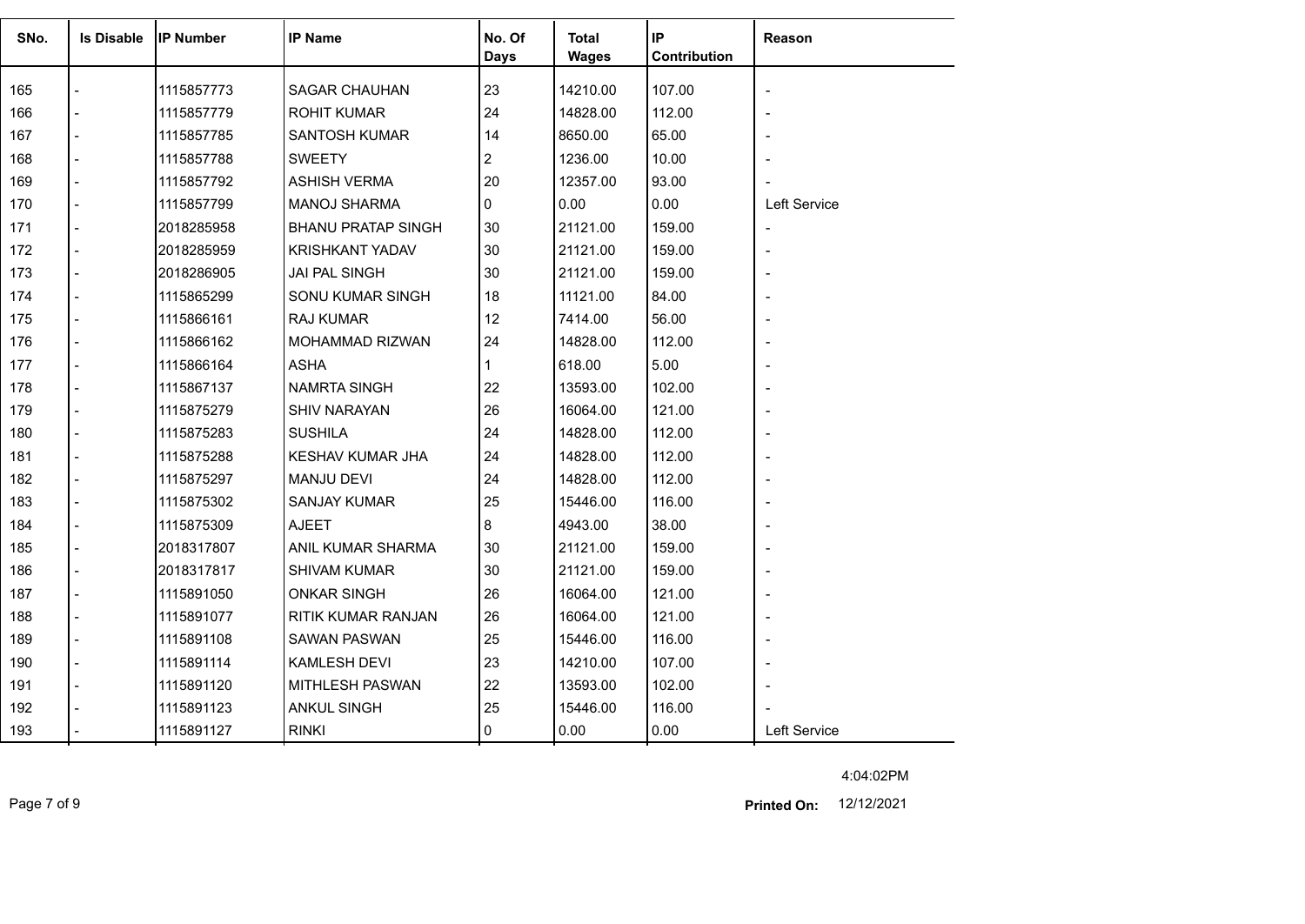| SNo. | <b>Is Disable</b> | <b>IP Number</b> | <b>IP Name</b>                          | No. Of      | <b>Total</b> | IP           | Reason                       |
|------|-------------------|------------------|-----------------------------------------|-------------|--------------|--------------|------------------------------|
|      |                   |                  |                                         | <b>Days</b> | <b>Wages</b> | Contribution |                              |
| 194  |                   | 1115891134       | SURAJ KUMAR JHA                         | 23          | 14210.00     | 107.00       | $\qquad \qquad \blacksquare$ |
| 195  |                   | 2018351022       | <b>NITIN SAINI</b>                      | 26          | 14842.00     | 112.00       |                              |
| 196  |                   | 1115905766       | <b>INDDRAJIT KUMAR</b><br><b>MANDAL</b> | 25          | 15446.00     | 116.00       |                              |
| 197  |                   | 1115905808       | <b>BUNTY</b>                            | 0           | 0.00         | 0.00         | Left Service                 |
| 198  |                   | 1115905844       | <b>KISHAN KUMAR</b>                     | 18          | 11121.00     | 84.00        | $\overline{\phantom{a}}$     |
| 199  |                   | 1115905851       | <b>AKASH</b>                            | 23          | 14210.00     | 107.00       |                              |
| 200  |                   | 1115905856       | LAXMI                                   | 4           | 2471.00      | 19.00        |                              |
| 201  |                   | 1115905886       | <b>PARDEEP</b>                          | $\Omega$    | 0.00         | 0.00         | Left Service                 |
| 202  |                   | 1115905897       | REETA KUSHWAHA                          | 24          | 14828.00     | 112.00       | $\overline{\phantom{a}}$     |
| 203  |                   | 1115905916       | <b>MANOJ KUMAR</b>                      | 15          | 9268.00      | 70.00        | $\blacksquare$               |
| 204  |                   | 1115905921       | <b>PAWAN KUMAR</b>                      | 21          | 12975.00     | 98.00        |                              |
| 205  |                   | 6720352577       | <b>SUNITA</b>                           | 8           | 4943.00      | 38.00        |                              |
| 206  |                   | 2018415494       | <b>DAYARAM</b>                          | 30          | 21121.00     | 159.00       |                              |
| 207  |                   | 2018415499       | <b>RAHUL</b>                            | 30          | 18535.00     | 140.00       |                              |
| 208  |                   | 2018415501       | <b>CHANDAN SINGH</b>                    | 25          | 15446.00     | 116.00       |                              |
| 209  |                   | 2018415504       | <b>MANOHAR PASWAN</b>                   | 24          | 14828.00     | 112.00       |                              |
| 210  |                   | 2018415506       | <b>ROLI</b>                             | 24          | 14828.00     | 112.00       |                              |
| 211  |                   | 2018415508       | <b>BHARTI</b>                           | 0           | 0.00         | 0.00         | Left Service                 |
| 212  |                   | 2018415509       | <b>PRINCE</b>                           | 23          | 14210.00     | 107.00       | $\overline{\phantom{a}}$     |
| 213  |                   | 2018417327       | <b>NEELAM</b>                           | 24          | 14828.00     | 112.00       |                              |
| 214  |                   | 2018417331       | <b>RITU</b>                             | 26          | 15496.00     | 117.00       |                              |
| 215  |                   | 2018449525       | AMAN PREET SINGH                        | 30          | 15908.00     | 120.00       |                              |
| 216  |                   | 2018449526       | <b>RAJESH</b>                           | 30          | 18535.00     | 140.00       |                              |
| 217  |                   | 2018449527       | <b>POORAN</b>                           | 20          | 12357.00     | 93.00        |                              |
| 218  |                   | 2018449528       | <b>PARVEEN</b>                          | 18          | 11121.00     | 84.00        |                              |
| 219  |                   | 2018449529       | <b>SHABNAM</b>                          | 24          | 14828.00     | 112.00       |                              |
| 220  |                   | 2018449530       | <b>KAMLESH</b>                          | 25          | 15446.00     | 116.00       |                              |
| 221  |                   | 2018449531       | <b>RAHUL</b>                            | 24          | 14828.00     | 112.00       |                              |
| 222  |                   | 2018449532       | <b>NEETA SINGH</b>                      | 25          | 15446.00     | 116.00       | $\blacksquare$               |

Page 8 of 9 12/12/2021 **Printed On:**